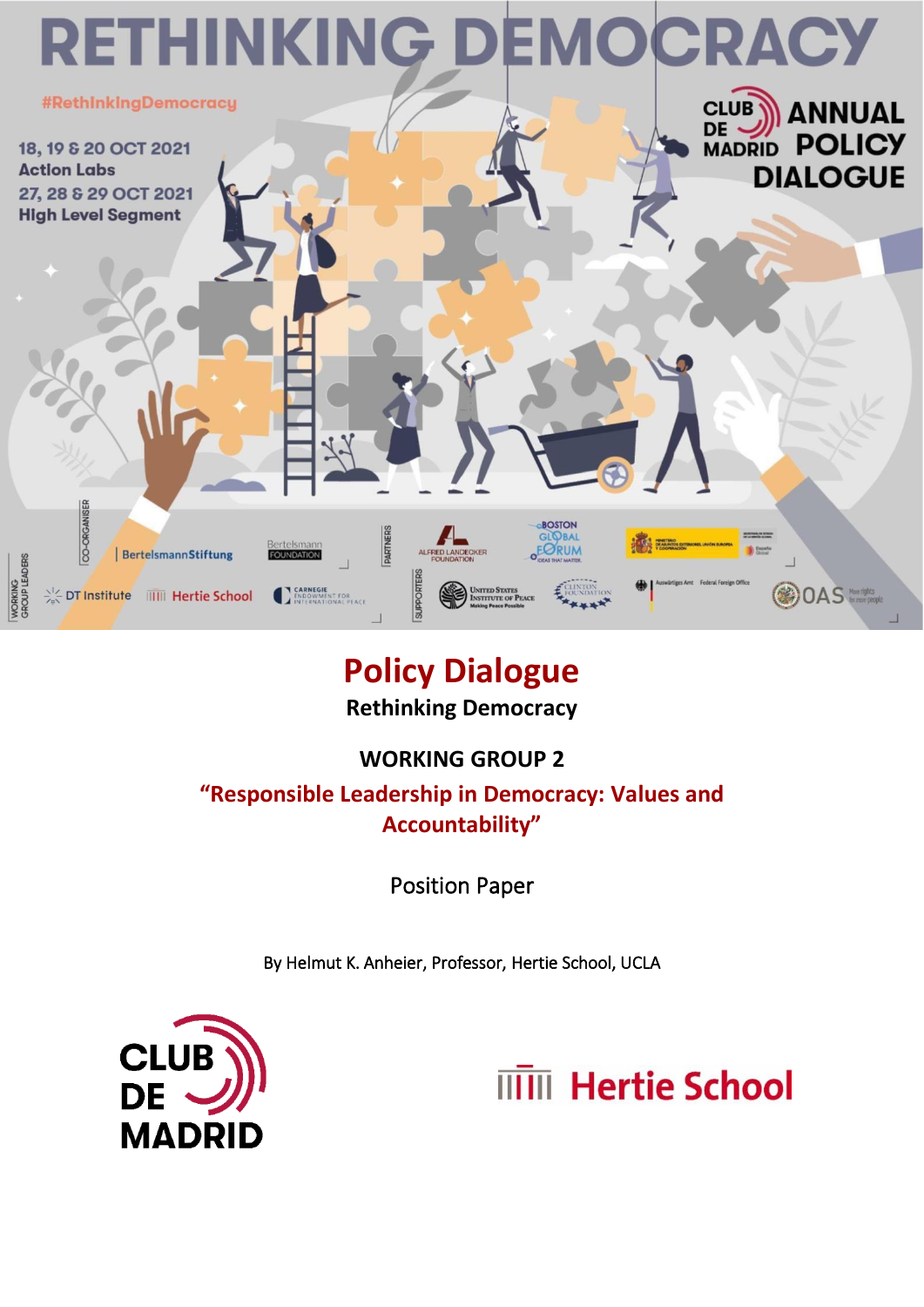## **Table of Contents**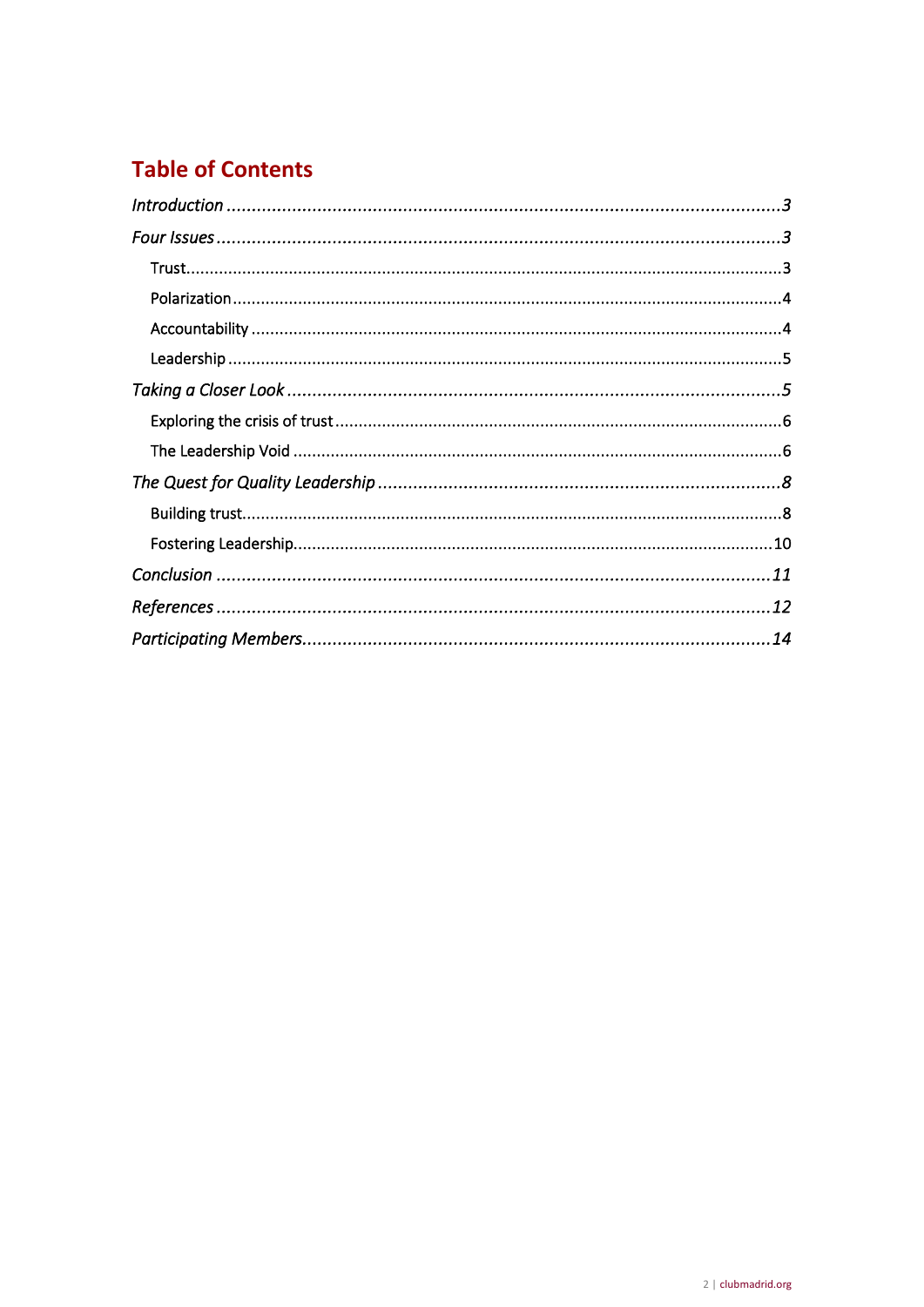#### <span id="page-2-0"></span>**Introduction**

The democratic world is in crisis. While each country faces its own unique combination of challenges, the most common problems are: fraying trust in institutions, democratic backsliding, increasing inequality, persistent patterns of social exclusion, self-serving elites, lower social mobility, political polarization and rising authoritarian tendencies. While many of these predated the COVID-19 pandemic, some have gained added momentum in the last year. Experts fear that current developments could permanently endanger democratic norms, tearing the social fabric of societies apart, and threaten the liberal order around the world.

Indeed, due to the severity of the global crisis of democracy, with democratic backsliding an alarming issue in nearly every region, the next several years represent a crucial turning point in the struggle to build and maintain open societies. While the problems are staggering, crisis can also breed opportunity. Recent polling indicates that large percentages of populations around the world are open to profound political change (Pew, 2021), suggesting that there is a window for innovations and reforms to craft newly invigorated democratic systems. Therefore, understanding the underlying problems, and determining bold and forward-looking solutions to address them, is the crucial task ahead for democratic societies.

#### <span id="page-2-1"></span>**Four Issues**

Four issues form the core of the current crisis of democracy: a lack of trust, a rise in polarization, missing accountability, and failing leadership. A lack of trust inhibits institutions to operate effectively. Polarization—both social and political—limits cooperation and erodes common ground. A lack of accountability fosters discontent and enables corruption. Finally, inadequate leadership can result in poor crisis management and can compound the impact of other factors. The four main components are interrelated, yet also distinct. Specifically, they include:

#### <span id="page-2-2"></span>**Trust**

Institutional and interpersonal trust is the bedrock of modern democratic societies. A lack of trust can impede individuals' ability to organize and cooperate outside of family or government, limiting the effectiveness of large organizations and hindering economic growth (Fukuyama, 1995). Some countries have experienced declines in interpersonal trust (Keeter et al. 2019) but falling trust in government and institutions like political parties or the media are part of a longstanding trend in many democracies (Dalton 2005; OECD 2013; Pew 2021). In addition to the documented negative effects on social cohesion and political participation (Grimalda and Tänzler 2018; Cuellar 2018), low institutional trust presents important challenges for any democratic government in power.

As the OECD (2013) points out, "without trust in governments, markets and institutions, support for necessary reforms are difficult to mobilise." Low trust can decrease compliance with rules and regulations and make it more difficult to invest in the future. Perhaps most importantly, it makes it difficult to deal with a crisis, as the U.S. response to the COVID-19 pandemic in 2020 made abundantly clear. Repairing trust is critical for the functioning of both democracies and economies, but trust is a two-way street: governments must earn the trust of their citizens, not just expect it. "Virtuous" and "vicious" cycles are evident here, as trust helps governance, but good governance also breeds trust in a self-reinforcing pattern.

Still, these cycles can be broken, as the management of the COVID-19 pandemic revealed in some countries. For example, relatively low-trust South Korea (OECD 2019) managed COVID-19 well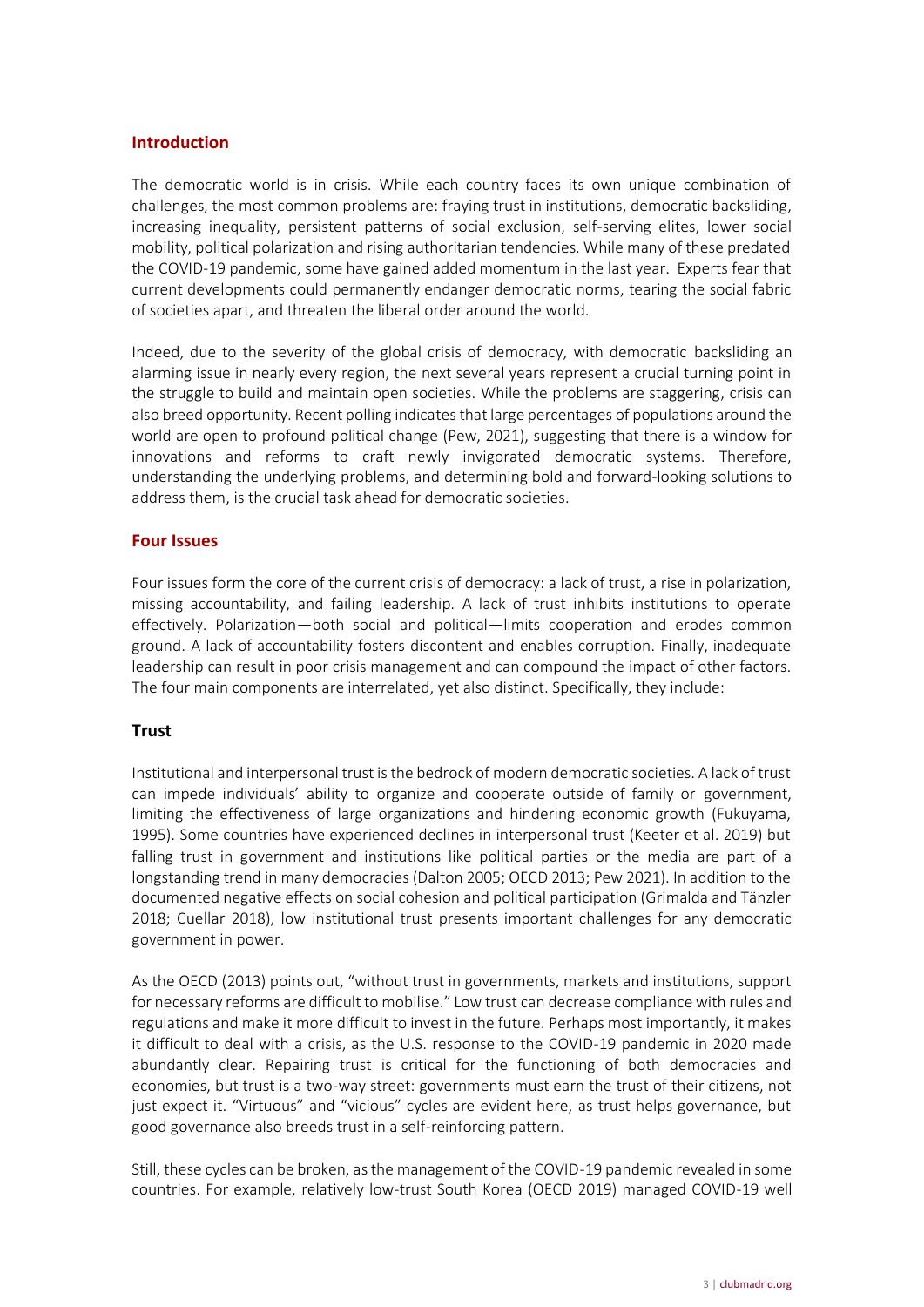due to an exceptionally quick and competent response. The result was growing trust and approval of the government. This shows that while high trust levels are optimal, it is within the power of governments to increase trust if they govern effectively and fairly.

## <span id="page-3-0"></span>**Polarization**

While the liberal order thrives on political differences and the contestation of policy issues, excessive polarization can ultimately cripple democracy. Countries may be excessively polarized along wealth, racial, gender, or religious lines, inhibiting their ability to operate effectively once political polarization sets in.

Income and wealth inequality are on the rise nearly everywhere (UN 2020; OECD 2014), especially in OECD countries and emerging economies. This creates a sense of unfairness, allows economic deprivation to persist, and erodes faith in government and public institutions as well as social cohesion. Racial (Otieno 2008) and gender discrimination (UN 2019) are also major concerns. Such social divisions can be exploited rather than addressed by opportunistic political actors who will search for scapegoats rather than solutions. The ensuing rise of identity politics (Gardels 2018; Sen 2007)—facilitated by social problems long left unattended—threatens political stability and creates openings for demagogic leadership. In turn, identity politics and polarization can foster increased distrust, worsening the situation further (American Academy of Arts and Science 2020).

In some countries, COVID-19 revealed the deadly consequences of polarized politics. In addition to hindering governmental responses, some leaders sought political advantage by politicizing safety measures. Individual safety measures became partisan weapons, and compliance with simple measures like face masks and vaccine acceptance turned into political battles. By making collective action more difficult, polarization may have indirectly cost thousands of lives during the pandemic, making its resolution all the more critical.

## <span id="page-3-1"></span>Accountability

Lacking feedback loops between political and economic elites on the one hand and the population at large on the other can foster discontent, ultimately undermining democracy. Yet, accountability is inherently difficult in modern, diverse societies. Koppell (2005) identified a "multiple accountabilities disorder" of overlapping responsibilities in terms of horizontal (institutional, peer-level), vertical (electoral), diagonal (social, media) accountability requirements (Ocampo and Arteaga 2014). They operate in different ways at different times, making the most effective accountability form in any specific situation a source of important debate. Perfect accountability is impossible to achieve in complex societies, as economic, social and political changes always seem ahead of ways and means to enforce accountability measures.

Corruption is a major accountability problem in this regard, and affects democracies throughout the world, diverting public resources, undermining confidence in government and suppressing economic development (Mungiu-Pippidi 2006; ERCAS 2021). In many countries, corruption creates non-transparent institutions, inviting rent-seeking by elites and lowering social mobility. In others, a lack of accountability means that specific population groups have insufficient mechanisms to voice grievances. In others yet, constitutional and procedural rules in the political system reduce "voice" (Hirschman 1970) opportunities such as the U.S. filibuster in the Senate and gerrymandering of electoral districts, the German 5% threshold, or the UK first-past-the-post system. While there are some valid arguments for their adoption and persistence, they can also create inertia, stymie innovation, and even lead to further polarization. Therefore, understanding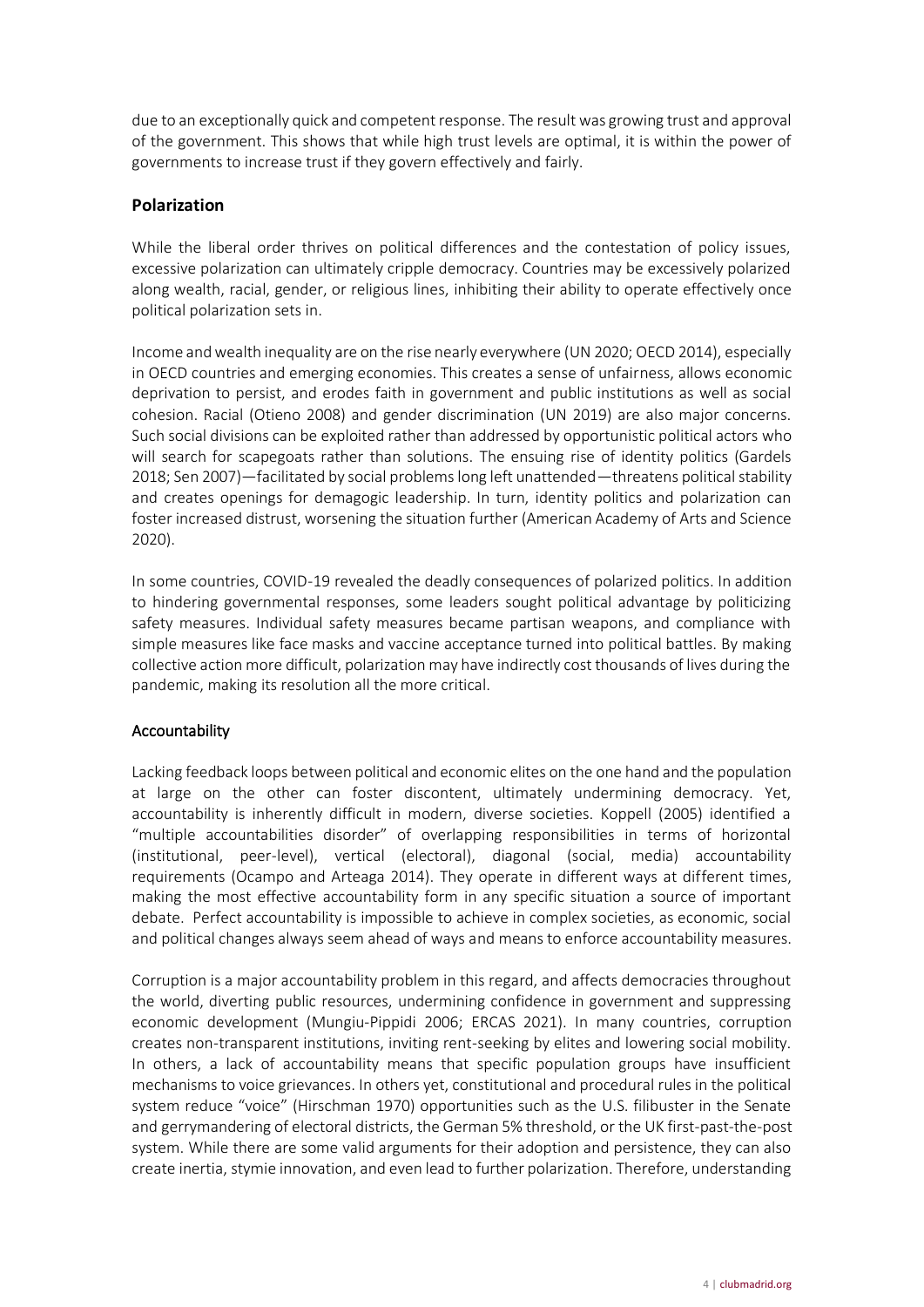the potential tradeoffs between political polarization, social inclusion and accountability is an urgent task in democratic societies.

Most pressingly, however, is the rise of private actors that transcend traditional governance schemes, which raises serious accountability issues. The privatization of public tasks, publicprivate partnerships of many kinds, and digitalization create serious accountability issues. In addition, the massive influence of multinational technology firms (i.e., the so-called FAANGs) operating beyond the reach of nation-states and fiscal jurisdictions, make clear that new forms of accountability are needed. Left unattended, these problems can further erode trust, risking a "vicious cycle."

#### <span id="page-4-0"></span>Leadership

More than any other event since the global financial crisis 2008-9, the COVID-19 pandemic has revealed the importance of leadership. At the same time, leadership in many countries has been poor, with even longstanding democracies displaying autocratic temptations toward a "strongman" leader (Walker 2018). Max Weber famously argued that quality leadership requires a balance of "an ethics of personal conviction" and "an ethics of responsibility" (Robin 2020). During the pandemic, failure to achieve such a balance was clearly visible, and detached, selfserving leadership styles all too common.

In the context of lower trust and increased polarization, leadership can become a brutal power play, leaving little room for balancing personal conviction with a responsibility for citizens and society as a whole. The impetus to win too often overshadows ethical and moral convictions as well as concerns for the common good. Additionally, a "strongman" tendency is all too common. While presidential systems may be particularly conducive to this problem, it is clear that failing leadership and democratic backsliding is a problem across regime types.

There is a clear dual causality in leadership: leadership emerges from strong, open institutions and good leaders foster an effective democratic system. Indeed, leadership recruitment and formation need open systems – too much inequality of opportunity is detrimental to having leadership competitions that reward talent rather than connections, with elite closure posing a serious problem. At the same time, leadership can act as a "stopgap" measure to improve the other three categories: building trust, healing polarization, and being accountable to the public. Therefore, leadership is the most "active ingredient," as it can be readily changed and dynamically shapes all other aspects of governance.

Conversely, the four components not only pose serious challenges in their own right, they also can contribute to a "vicious cycle" in which the deterioration of one risks the worsening of the others. As we saw during the COVID-19 pandemic, even countries with strong institutions and pandemic preparedness (WEF 2019) fared poorly if they suffered from poor leadership (Godlee 2021). On the other hand, some countries which were not predicted to be well-prepared for the pandemic were able to handle it more effectively if leadership was good (Giarratano 2020).

## <span id="page-4-1"></span>**Taking a Closer Look**

The democratic crisis is widespread and not limited to newer democracies, as the arduous aftermath of Brexit or the 2020 U.S. elections made clear. Long-standing trends such as the numerous attempts at biased redistricting (i.e., gerrymandering) and populist leadership around the world suggest a global democratic recession. In countries like the U.S., Hungary, Poland, Nigeria, Brazil, and many others, the combined effect of low institutional trust, lacking public accountability, growing social polarization, and weak political leadership can produce vicious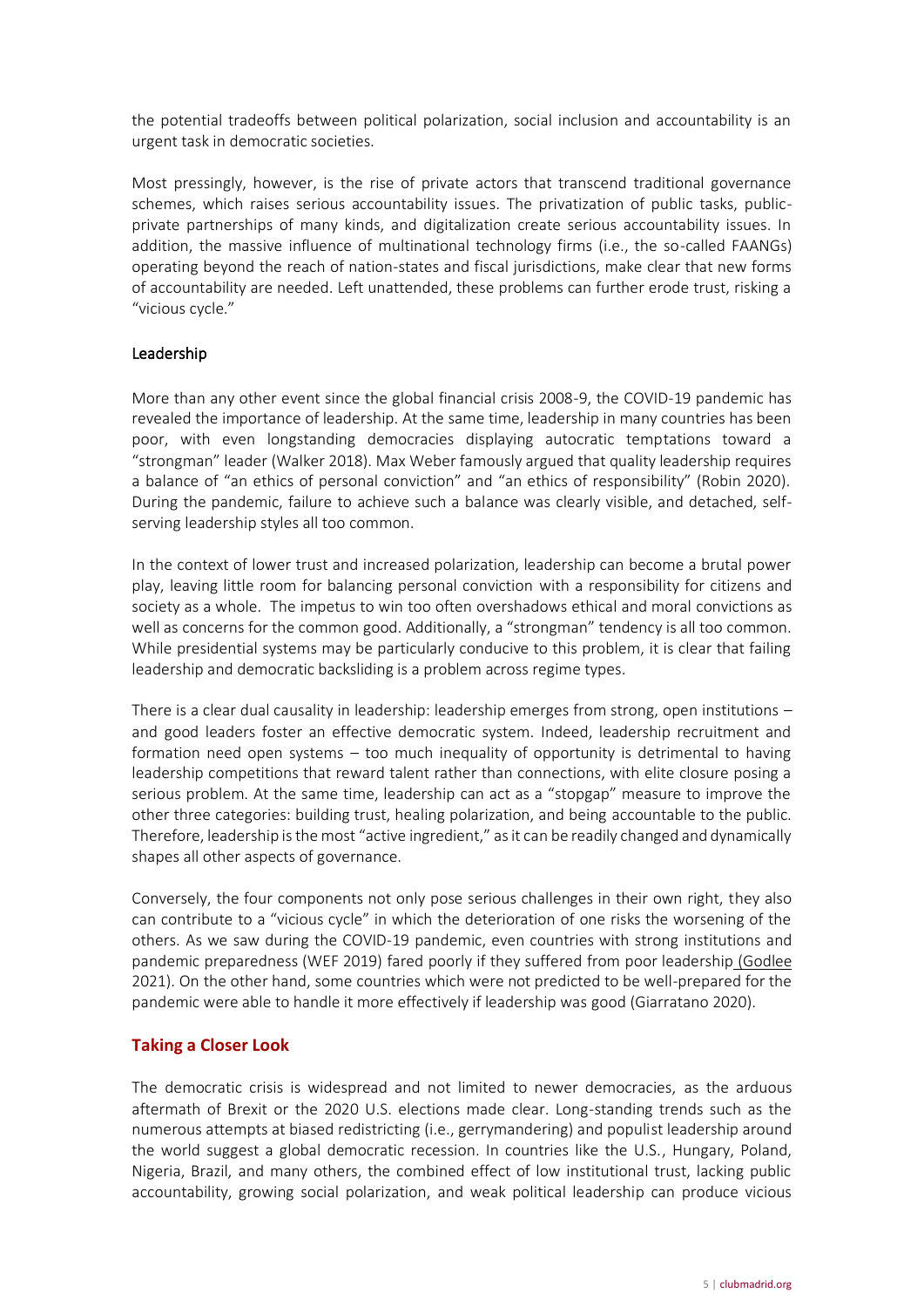cycles. As institutions and norms are weakened, democracy can spiral further and further down in a vicious cycle.

In addition, to the domestic challenges, a rise in the number and power of authoritarian states poses an external threat. A resurgent belligerent Russia and a rising and increasingly assertive China, as well as medium-sized powers like Turkey, now pose an ideological challenge to the liberal order in a way not seen since the end of the Cold War. Their rise risks "spillover effects" in which authoritarian tendencies creep into established democracies. Especially when authoritarian models of capitalism outperform the liberal market economies in terms of economic growth, they offer developing countries a distinctly different path, endangering open societies worldwide. As a result, good leadership in the 21<sup>st</sup> century means not just providing for the citizens of your own country but helping to craft a fair and inclusive global order on the international stage. Therefore, stressing the importance of this new and essential form of multilateralism in a globalized world (Kaul 2020) is a prerequisite for quality leadership aware of the need of smart sovereignty aimed at positive-sum outcomes in international relations.

## <span id="page-5-0"></span>**Exploring the crisis of trust**

Declining trust is largely a combination of failed policies and policy neglect on the one hand and opportunistic elite on the other. Globalization is a particularly relevant factor in these regards, as it produces many opportunities and uncertainties that affect populations very unequally (both within and between countries). While democracy occurs at the national level, more and more of the policies and realities that affect populations transcend that level and the elected leaders are only partly able to impact these policies and realities. In this dynamic and uncertain developments, leadership and accountability failures become particularly acute.

The capacity of civil society as a trust-generator has been neglected by many governments as has the importance of civic education and civic literacy. Over time, this neglect reduces citizen engagement and corrodes interpersonal and institutional trust. In some countries with illiberal or authoritarian governments, this trend is reinforced by shrinking civic spaces as well as the rule of law and the independency of the judiciary being compromised.

Importantly, declining trust is both a leading and lagging indicator (i.e., a sign of trouble ahead but also a reflection of previous problems). When people do not feel represented, they become less trusting of those in power. Furthermore, many trust-related problems are home-grown and further exploited by opportunistic politicians. Indeed, populism does particularly well during uncertain times. This makes it particularly important to remedy the trust crisis, lest it spiral out of control.

#### <span id="page-5-1"></span>**The Leadership Void**

Good leadership is essential for combating democratic backsliding. While many other factors are long-term and structural, measures for good leadership can be developed and implemented relatively quickly. However, in many cases, current ways and means to recruit and attract the right leadership have not suited the present moment. Why has that been the case?

There are three distinct contests of leadership in the world today. First is a contest between authoritarian and the democratic systems. There is also a tension between national and international leadership. The question is: how can this tension be resolved, perhaps through a new multilateralism? Finally, leaders can choose between unity or polarization to win votes and lead.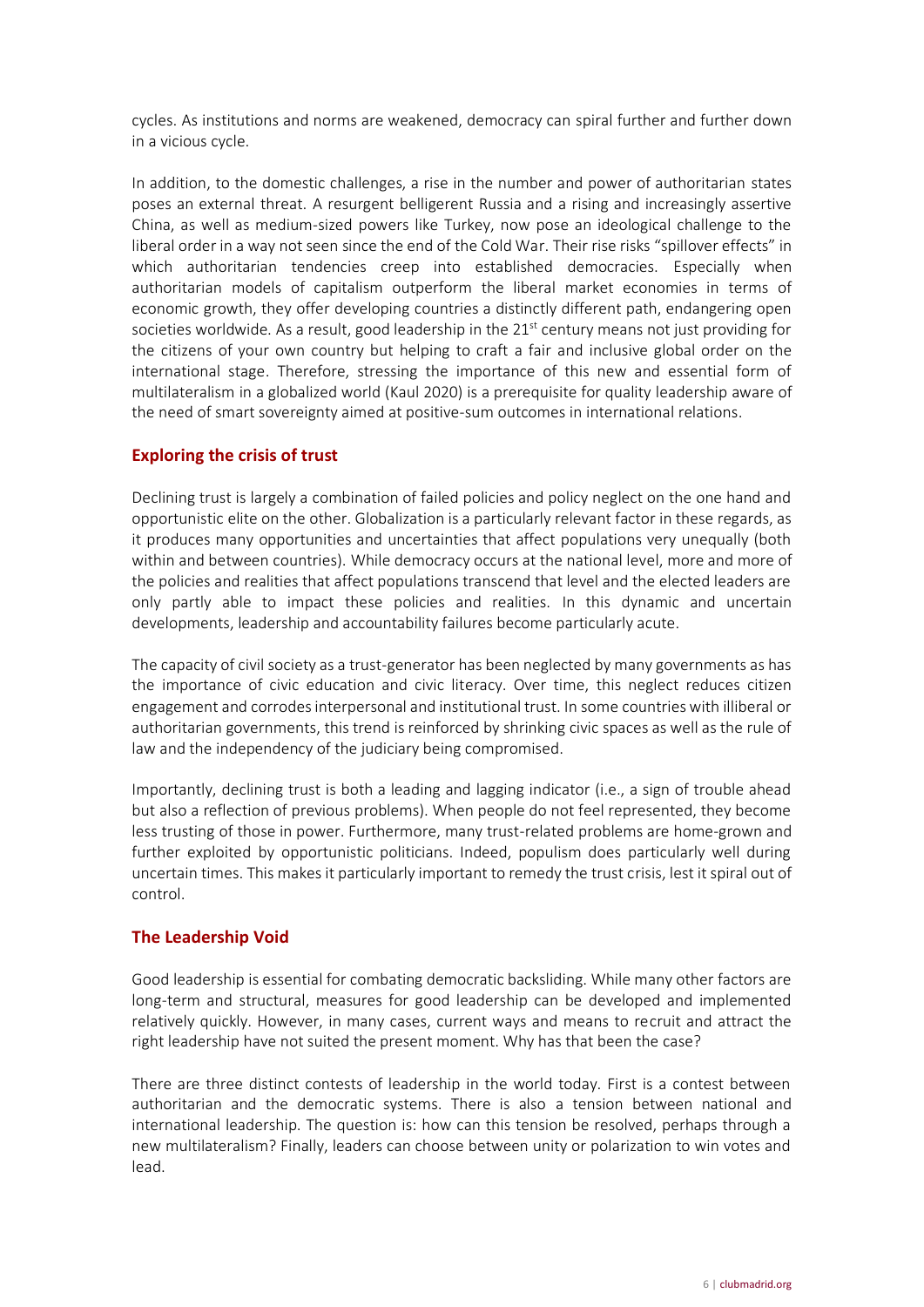In many countries, there is a strong public sentiment that too many people have difficulty being and feeling heard. This is a crisis that has affected not only the governmental or political level, but the representative and intermediary bodies in general. This means that leaders (in the broadest sense of the term) need the capacity to listen, to reach out and to understand. Too often, leaders seem to be less concerned with the public good and more interested in supporting their own goals and client constituencies. Rather than this flawed approach, leaders need conviction, a passion for the public good, the humility to listen, and the ability to think critically (particularly by applying science and expertise to judgements). Perhaps most importantly, good leaders are *aware* of their capacity to influence the common good and act accordingly.

Related to the subject of polarization, the very nature of modern political parties can challenge meritocracy. The problem stems from the fact that parties often want electable politicians, not necessarily good leaders. The incentives of national well-being and personal political advancement are therefore often at odds. It is also notable that candidates that "come from within the system" are held to higher standards than those who present themselves as "outsiders," whereby the latter can be rewarded for actions that would have been disqualifying for the former. This raises several important questions: Should leaders come from inside or outside of the system? Is there a way to reform party structures to reward more altruistic leadership? How can collegial leadership be promoted? And, what aspects of leadership should be rewarded?

Character may be the most important criteria yet is often overlooked in recruitment channels: common person foibles can endanger leadership, even if individuals are highly competent. Societies must investigate why politics is seemingly attracting persons with low moral fiber and little empathy. Selflessness and deferred gratification are key because we need intergenerational transmission of values and success. Finally, leaders must be predictable and communicate clearly because a lack of regularized behavior and clarity can breed distrust.

Furthermore, we cannot just base success on certain leadership qualities ex ante, outcomes are the most important measure of success. Delivering for the people also can reinforce faith in leaders, creating positive feedback cycles. This can enable leaders to hear the voice of ordinary people. To contribute to this, the citizenry should be empowered and informed. Without this, vicious cycles may occur.

Pointing out the rare bright spots of leadership is at least as important as dwelling on the myriad failures. Angela Merkel was often cited as an exemplary leader. Although some can dispute her policy positions, her character and competence are beyond questioning. Franklin D. Roosevelt, Mahatma Gandhi, Vaclav Havel and Nelson Mandela are also mentioned, as they combined vision with competence. They exemplify the right balance between the ethics of conviction and responsibility. Therefore, it is vital that countries seek past and current examples of quality leadership in order to showcase best practices and qualities for inspiring potential leaders, especially in the younger generation. As we suggest below, such examples should include joint as well as collegiate forms of leadership and be inclusive of different population groups.

Even though it is hard to measure, there seems to be a prevailing sense that such leadership is in shorter supply today than in the past. There are many reasons for this. For example, new forms of communication and leadership have challenged traditional dynamics. Indeed, the same skills do not apply as they did a half-century ago, so leaders may be struggling to adapt. Communication styles have changed, and social media can destroy the careers of promising leaders in days. Many leaders lack the digital communication skills and street-smart literacy to succeed in today's political environment, using  $20<sup>th</sup>$  century strategies to compete in a  $21<sup>st</sup>$  century media environment.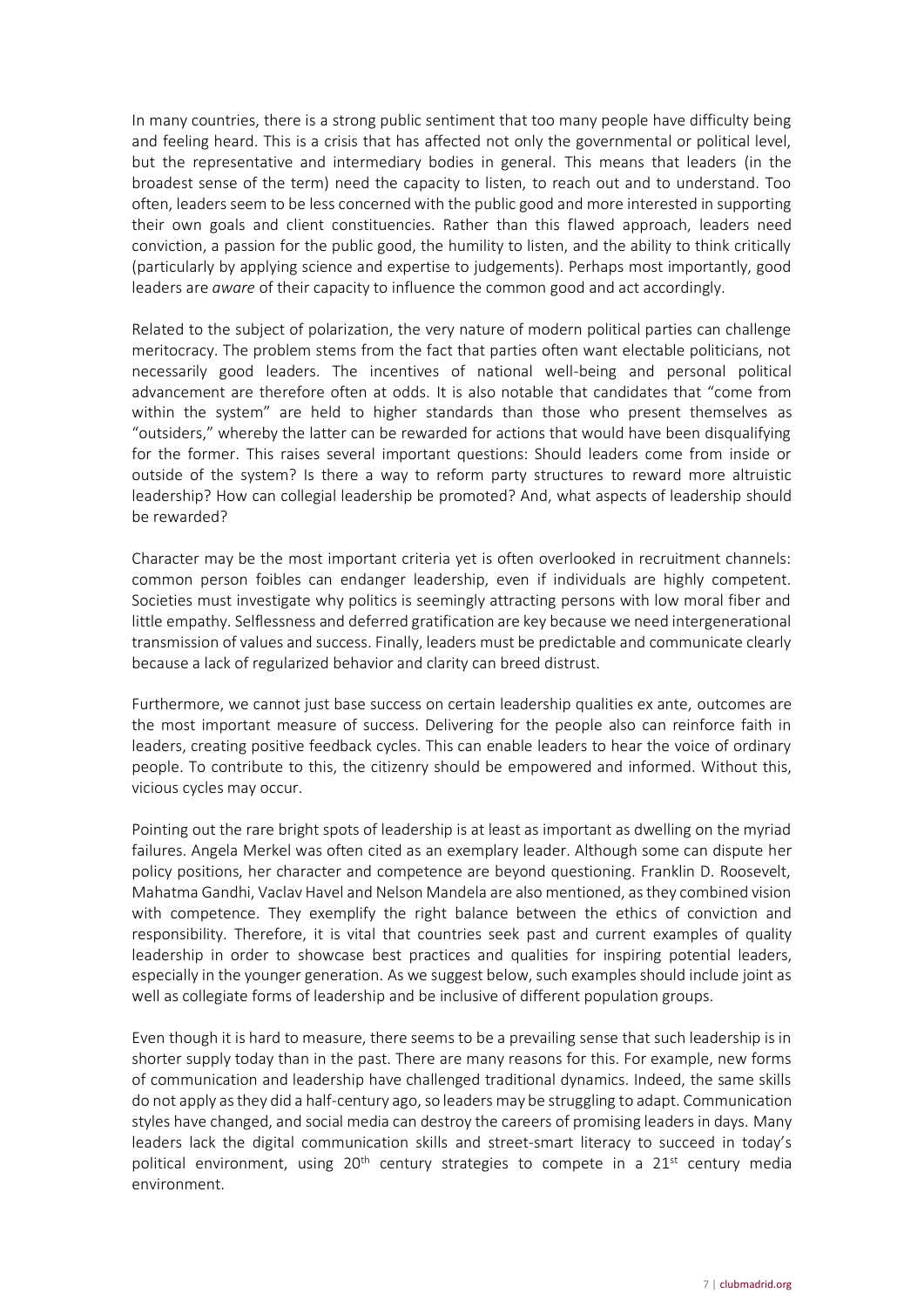Political cultures also vary between countries and can favour different leadership styles. German political culture, for example, is different from the US: Germans prefer cautious leadership styles and shun away for charisma, whereas Americans prefer a "can-do" and "I'll fix it" style. Moreover, in Africa, Central Asia and the Middle East, the Chinese and Russian leadership model of the autocratic seemingly omnipotent leader is increasingly appealing. By contrast, countries with divided publics have recently preferred more technocratic leadership styles based on the notion that effective leaders seemingly stand above politics. While this may solve some problems in the short run, the depoliticization of inherently political questions can have a corrosive effect on democracy in the long run.

## <span id="page-7-0"></span>**The Quest for Quality Leadership**

Given the interdependence among the issues considered here, the most important question is simply: where to start? Building trust with better accountability and developing leadership appear as the most critical steps, whereas decreased polarization seems more a consequence of the others.

In this context, the United Nations Sustainable Development Goal 16 offers an excellent starting point. SDG 16 seeks to "promote peaceful and inclusive societies for sustainable development, provide access to justice for all and build effective, accountable and inclusive institutions at all levels" (UN 2021a). Importantly, the UN (2021b) offers guidance on how to approach institutional and leadership development using strategic planning and foresight models as well as suggesting ways and means of capacity building. In other words, for building trust and leadership, effective and fair institutions are paramount, and many of the UN´s proposals exist precisely to develop and maintain such structures.

## <span id="page-7-1"></span>**Building trust**

A return to some status quo ante simply is not sufficient. This is especially true given the profound demographic and geopolitical challenges. For example, some autocratic countries may soon have a higher GDP than leading democracies, better infrastructures, more social cohesion, and lower levels of inequality. This represents a profound challenge to liberal democracy.

Next, it is important to separate short-term challenges from long-term trends. Are the problems facing U.S: or Hungarian democracy short-term that can be fixed through targeted measures within one election cycle or a change in leadership, or are they longer-term that require systemic reforms?

Policy approaches include: First, building interpersonal connections and strengthening education are crucial going forward. Strategies to target youth are particularly important in this regard. Better technological regulation is also critical. This includes both data protection and combatting hate speech online. Artificial intelligence in public governance has the potential for even greater disruption, as people may soon not know where decisions come from.

The private sector's involvement is generally crucial. Democracies need a code for businesses to operate in a democratically sustainable way, or backlash risks endangering social cohesion. We saw this clearly in the last decade, as deregulated finance, big tech or the gig economy (producing unequally shared gains and financial instability) posed a big threat to trust and democracy. Media regulation is also vital, as even traditional media have been shown to have a corrosive effect on public discourse and civic education. This relates to the challenge of internet disinformation yet requires distinct approaches due to the institutionalized nature of many problematic print and television sources.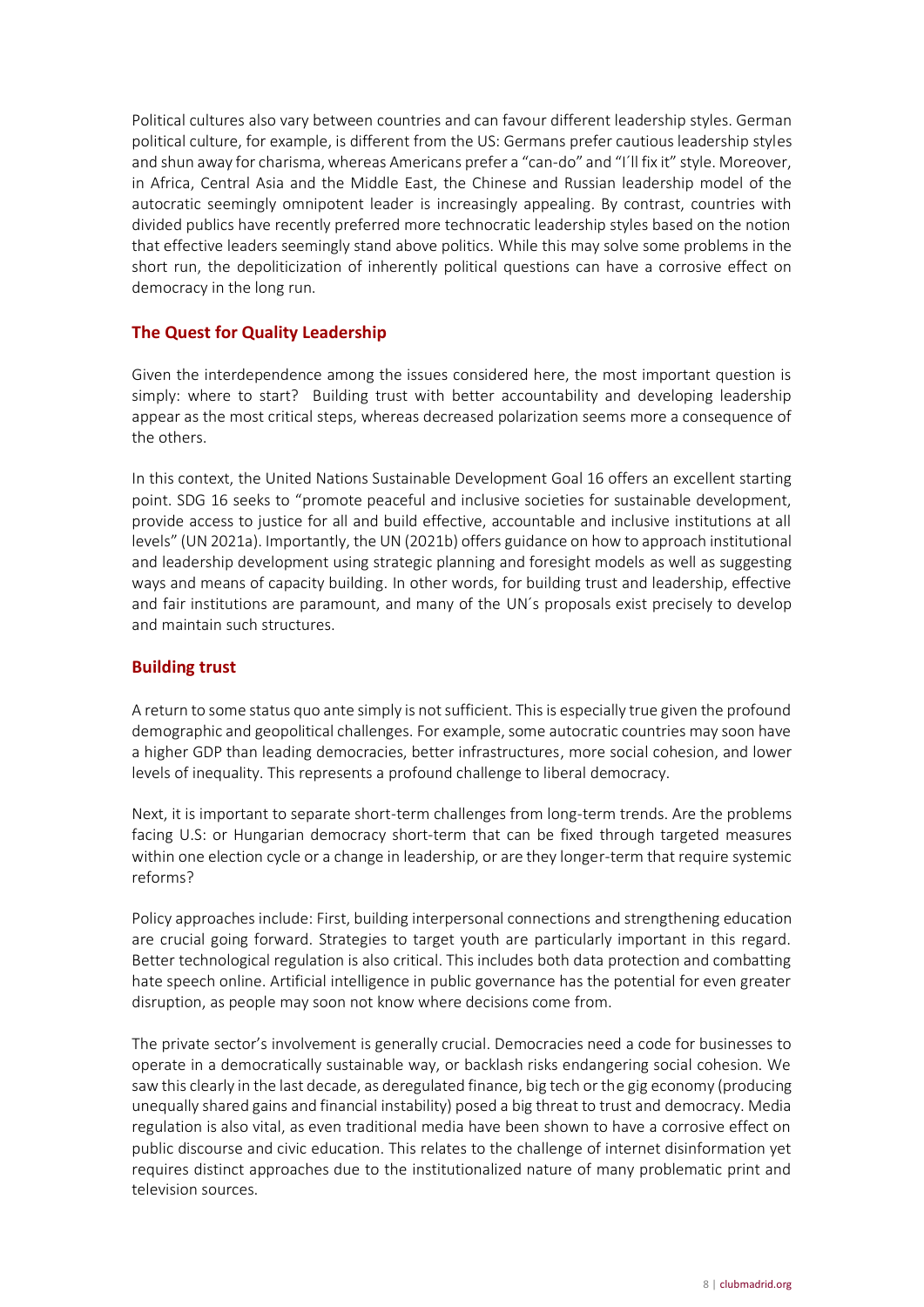Framing is significant: a dichotomy of "citizens versus politicians"—rather than including the populace in decisions—is problematic. People should be on each other's sides and working together toward shared goals. Societies need a "problem solving" approach to develop collective ownership of political decisions. For this, every nation needs to push to expand voter registration and turnout, as well as identify additional ways for grievances to be heard and for proposals coming from civil society and movements to be seriously considered and adopted.

To successfully achieve this, civic education is vital. While this is part of many primary and secondary curricula, it both needs to be strengthened at those levels and also constantly reinforced throughout life. Citizens must stay connected with the functioning of their government and be engaged voters, with renewed and expanded decision making power a useful tool to incentivize engagement. There are many methods to build this later in life, including online education, free course auditing at local universities, and local community meetings to discuss and debate important issues.

Finally, we need to understand "what works" and why some countries are doing better in terms of trust, social cohesion and accountability and democracies. While a "doom and gloom" approach is temping, there are positive lessons to be learned as well. We must constantly be on the lookout for *positive* policy developments and good leadership examples. For example, the OECD (2021) finds that in Finland 64% of the population trusts the government, compared to only 45% in the OECD. Discerning the causes of this and using the lessons to make policy changes in other countries, is a task for the future.

What seems clear is that success breeds success. For example, South Korea, a country with relatively low levels of trust (OECD 2018), was able to gain greater trust from its population during the COVID-19 crisis (Dyer 2021). This offers a template for other countries: succeeding in addressing some problems will increase trust, enabling them to address other challenges.

Concrete policy recommendations, which also address accountability, include:

- More stringent laws against hate speech generally and abuses of free speech in social media in particular.
- Campaign finance reform to reduce the dominance of monied interests in elections.
- Clear accountability and transparency requirements for lobbying.
- A civic infrastructure trust fund and adequate civil society regulations to protect the space for self-organization for increasing the problem-solving capacity of societies.
- Civic education in early childhood, primary, and secondary education to achieve greater civic literacy. Furthermore, education can serve not only to better understand the existing system, but also to better enable youth to take ownership, to innovate and to push for reforms.
- Publicly funded or supported high-quality journalism, perhaps through a tax on digital advertising, a levy on social media and philanthropy.
- Clear and transparent communication from governmental institutions (including executive, legislative, judicial, and administrative) about their actions, particularly when they directly impact citizen's lives. This includes balanced responsibility between different branches, rather than an over-powerful executive.
- Stringent accountability and performance mechanisms for government, including public communications when government fails to live up to democratically determined standards.
- Periodic commissions, with public input, to review the functioning and performance of non-democratically elected institutions (courts, central banks, etc.).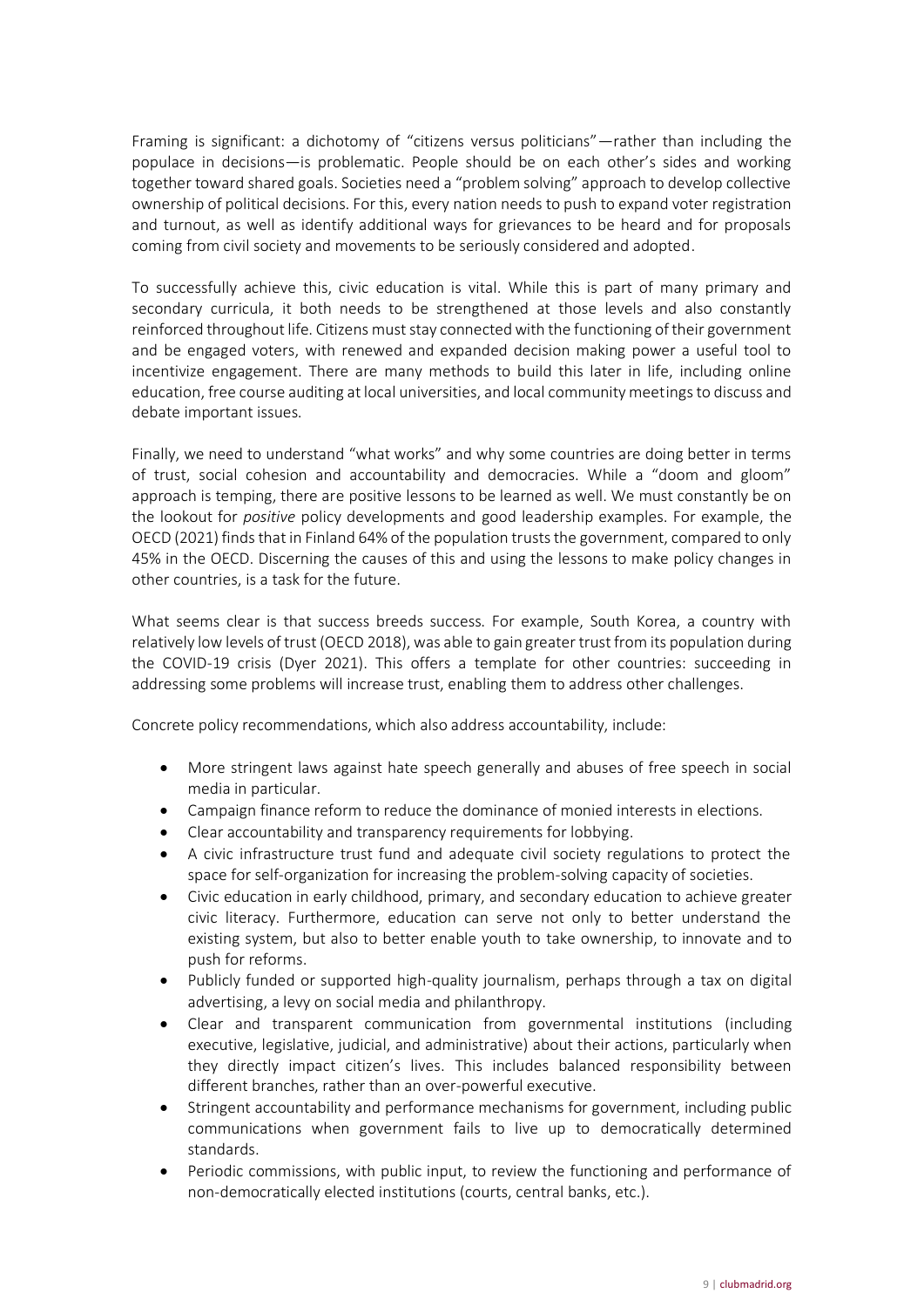## <span id="page-9-0"></span>**Fostering Leadership**

To build better leaders, we first need to consider what backgrounds successful leaders come from. Do the skills we need now for modern policy problems require other professions (like engineering, business, medicine, etc.)? Societies must think about competencies and characters. For example, the US has lots of lawyers in the ranks of government. Germany has many public servants in parliament. Such professional capture might not be the best overall situation, given the need for diverse expertise in positions of leadership. In this spirit, relevant monitoring of leadership backgrounds, along with international comparisons, is important. We must also expand our vision of who a leader is, and acknowledge community leaders and organizers, and collegial forms of leadership, as well as leadership in specialized fields or specific topics.

Different forms of citizen participation and consultation can enrich the pool of potential leaders. Deliberative mechanism such as assemblies and forums can offer additional opportunities for people to engage and leaders to emerge. The challenge will be to find bridges between these structures and the political system of elections and representative decision-making bodies.

Leadership must also be a priority in educational settings from an early age. All schools and universities should have dedicated courses on leadership embedded in curricula throughout the educational process. Outside of traditional educational tracks, leadership academies and schools (either government or foundation-funded) can select and develop the most promising leaders.

Additionally, incentives matter. The way that elections work can reinforce certain leadership qualities. Leaders used to have to appeal to the middle of society. In the present atmosphere, politicians focus primarily on activating their particular base, neglecting wide swathes of society. Additionally, societies must ask if the individual incentives for choosing a political career (versus technology, academia or finance, etc.) do draw in the best talent?

Mentorships to foster intergenerational collaboration could also be an effective tool. We need to make sure the right values are transmitted; youth alone isn't enough to ensure a better future (there are also plenty of millennials who are poor and dangerous leaders). Intergenerational sharing is not the only way that skills and experience can be transmitted, they must also be transmitted within generations. It is also important to acknowledge and benefit from what young leaders can offer, including a new perspective on current challenges, high connectivity at the national and global levels, ability to interact with movements and citizens, and the possibility of offering creative solutions that can bring current systems of government into their next phase.

We also need cooperation between business leaders and political leaders as well as leaders of civil society organizations. Best practices can be shared, and societies can avoid a "blame game." Further institutionalized mechanisms to unite business, academic, and political leaders to discuss effective strategies and potential pitfalls could spread quality leadership practices more widely throughout society.

Concrete policy recommendations include:

- Focus on the close connection between strong institutions and leadership. Countries are encouraged to involve the The United Nations Committee of Experts on Public Administration (CEPA) (2021b) in planning efforts to strengthen institutional resilience and leadership capacity in the context of the SDG, especially SDG16.
- Change in the culture and practice of recruitment:
	- o International and national recruitment agencies ("headhunters") should put more emphasis on ethical convictions, integrity, dedication to the common good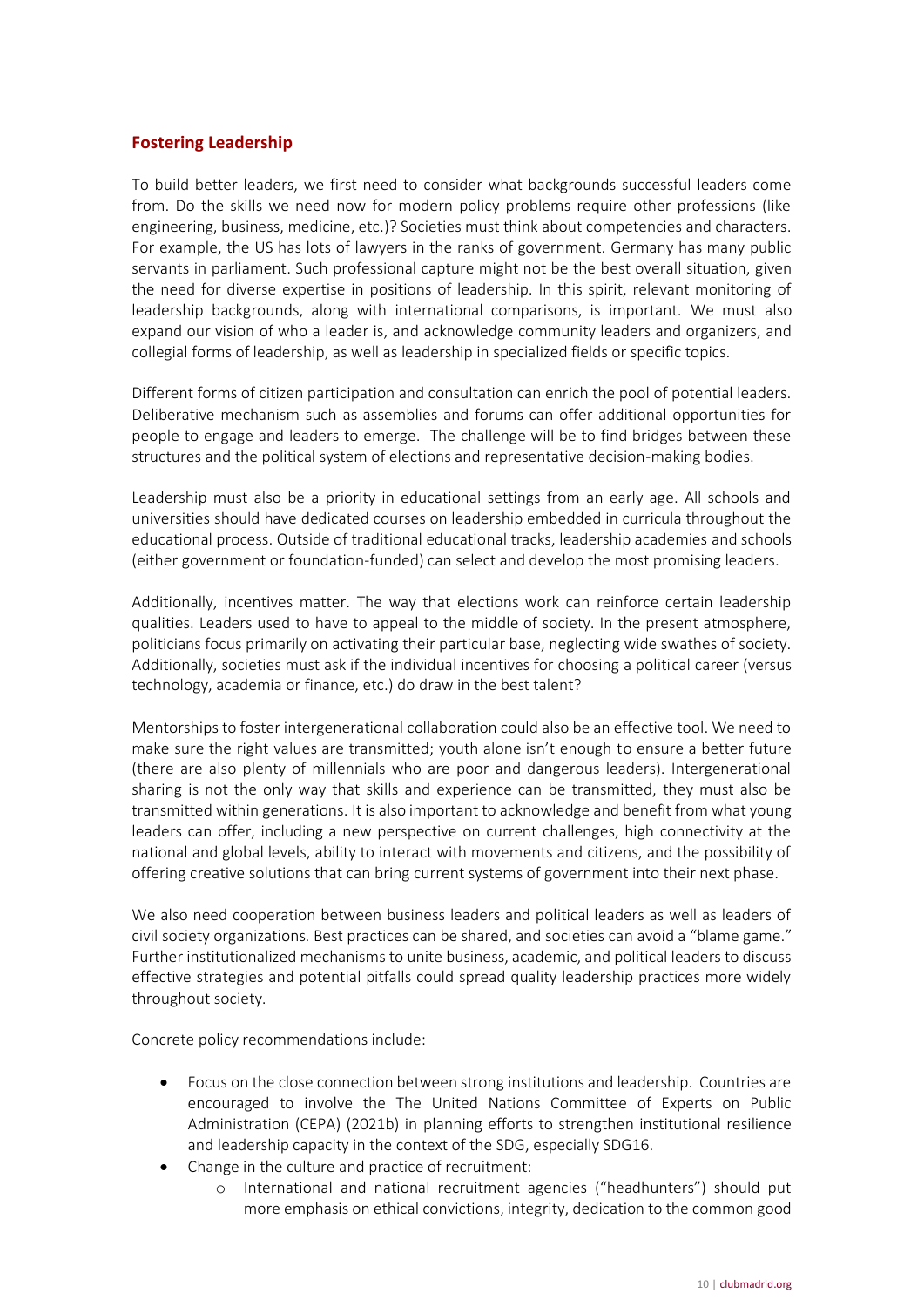and team building and spirit instead of an undue focus on economic or financial performance or individual careers and capacity alone.

- o Public administration systems should adopt general guidelines in their recruitment and nurturing of leadership talent that give adequate weight and consideration to ethical and moral values.
- o Both public and private leadership recruitment agencies should separate careerists from those who seek to make a difference and have the right values and convictions.
- o Inclusivity is key. Leadership promotion must seek out minorities, women, and youths for key roles. Too many voices unrepresented can foster distrust, breed resentment, and contribute to lingering inequalities. Additionally, leadership in the countries in the Global South must be largely "home-grown," lest it risk recreating colonial dynamics.
- o Soft law initiatives should encourage more inclusive and diverse for attracting a greater talent pool. This failing, regulation could set in and require some quota system for diverse leadership.
- A cross-sector mentorship system (administration, politics, business, and civil society) can encourage both a greater appreciation of each other as well as mobility from one sector to another.
- We must not only focus on the traditional "pipelines" of leadership, we also must seek new avenues, such a local and community leadership, where the best talent might be.
- Political parties must become aware of the different leadership styles needed in modern politics (technocratic, moral, change manager, mobilizer) and select as well as nurture talents accordingly and find ways to be more open to the society at large and more adapted to its needs, including by being more inclusive to leaders on specific topics or community organizers, movements and civil society leaders.
- Leaders do not just take the initiative to provide answers, they also must post the right questions, enabling society to help guide itself to the future it wants. We must therefore encourage the leadership process as a two-way street between citizens and officials.
- Boards in public agencies, the corporate world, and civil society should be encouraged to both "norm setting" to establish benchmarks of institutional resilience and "norm checking" the gauge their performance. One aspect is the development of soft law instruments, which could also extent to leadership codes of conduct, similar to the OECD Corporate Governance Code.
- Strict accountability mechanisms and strong incentives to ensure the talent rises to the top and poor performers do not; end the widespread practice of "failing upwards."
- Mandatory periodic public meetings with government officials at all levels in order for leaders to remain grounded to the public's wishes and to help ensure that only civicminded leaders seek office in the first place.
- Societies must also understand leadership in a broad sense, not just focusing on specific individuals. The notion of joint leadership and leadership collegiality should receive more attention and put less focus on the singular leader. The public, including social movements, are a vital tool for reimagining current systems and disrupting a stagnant status quo.

## <span id="page-10-0"></span>**Conclusion**

A main takeaway is the inter-connectedness of all the issues raised here, but so is the insight that institutional trust and leadership are key. One quote that stuck out was that "empowered and trusting citizens make for better leaders." By contrast, polarization distorts leadership, further polarizing politics, weakening accountability and creating a vicious cycle. In particular, the leadership traits that we must encourage include: moral conviction and ethical foundation;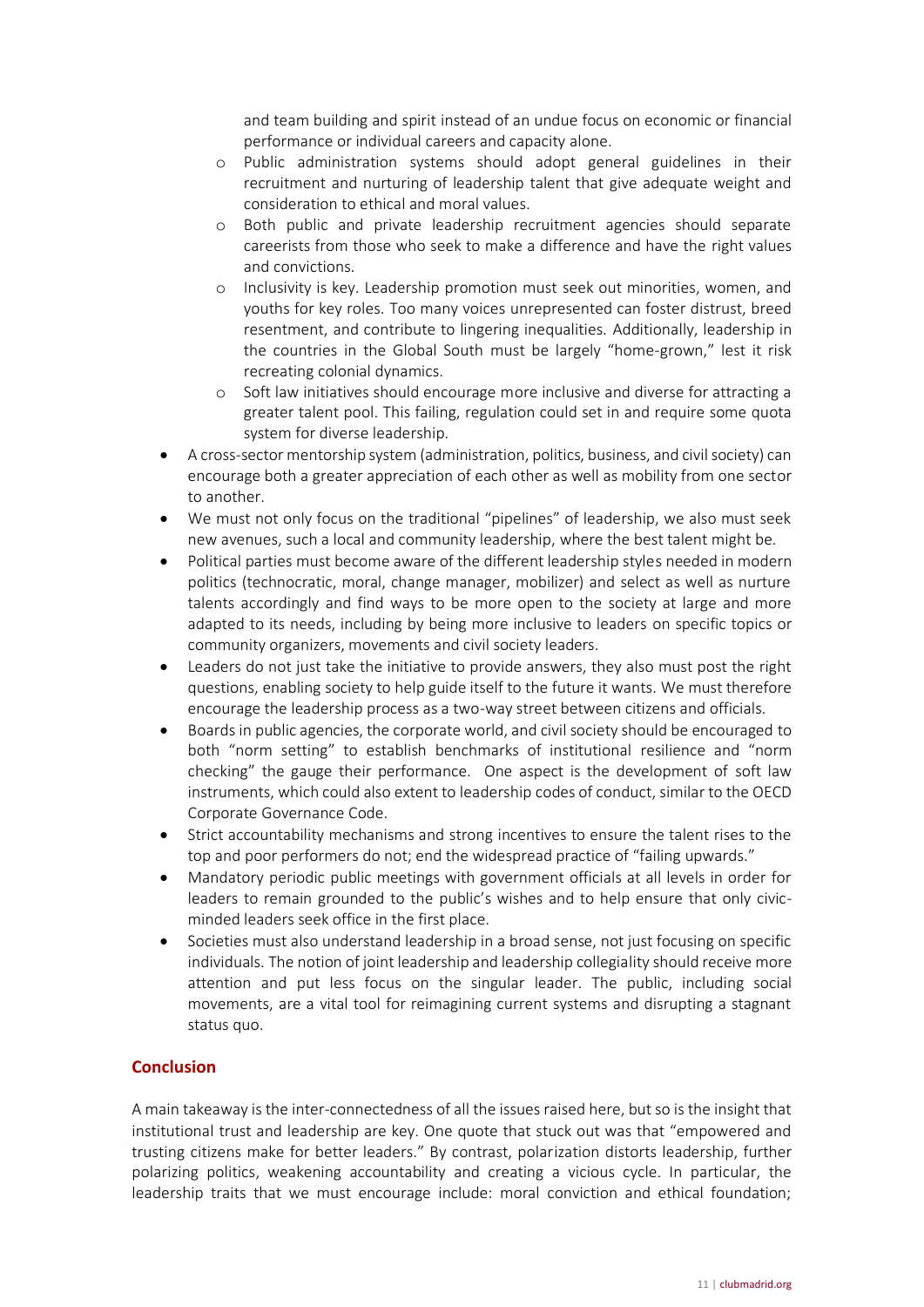empathy and willingness to listen; willingness to unite and to collaborate; public welfare orientation; and foresight and future-orientation. While the way back from current democratic woes might be a long one, actively attempting to restore trust and fostering leadership characteristics will be important steps forward.

## <span id="page-11-0"></span>**References**

- American Academy of Arts & Sciences. (2020, February 1). *Our common purpose*. American Academy of Arts & Sciences.<https://www.amacad.org/ourcommonpurpose/report.>
- Chinoy, S. and Ma, J. (2019). "How Every Member Got to Congress." *New York Times*. [https://www.nytimes.com/interactive/2019/01/26/opinion/sunday/paths-to](https://www.nytimes.com/interactive/2019/01/26/opinion/sunday/paths-to-congress.html.)[congress.html.](https://www.nytimes.com/interactive/2019/01/26/opinion/sunday/paths-to-congress.html.)
- Cuellar, R. (2009). *Social Cohesion and Democracy*. International Institute for Democracy and Electoral Assistanc[e. https://www.idea.int/sites/default/files/publications/chapters/the](file:///C:/Users/Usuario/AppData/Roaming/Microsoft/Word/.%20https:/www.idea.int/sites/default/files/publications/chapters/the-role-of-the-european-union-in-democracy-building/eu-democracy-building-discussion-paper-27.pdf)[role-of-the-european-union-in-democracy-building/eu-democracy-building-discussion](file:///C:/Users/Usuario/AppData/Roaming/Microsoft/Word/.%20https:/www.idea.int/sites/default/files/publications/chapters/the-role-of-the-european-union-in-democracy-building/eu-democracy-building-discussion-paper-27.pdf)[paper-27.pdf.](file:///C:/Users/Usuario/AppData/Roaming/Microsoft/Word/.%20https:/www.idea.int/sites/default/files/publications/chapters/the-role-of-the-european-union-in-democracy-building/eu-democracy-building-discussion-paper-27.pdf)
- Dalton, R. J. (2005). "The Social Transformation of Trust in Government." World Values Survey. [https://www.worldvaluessurvey.org/WVSPublicationsPapers.jsp?PUB=66&PUB=66.](https://www.worldvaluessurvey.org/WVSPublicationsPapers.jsp?PUB=66&PUB=66.%20)
- Dyer, P. (2021). "Policy and institutional responses to COVID-19: South Korea." Brookings Institution. [https://www.brookings.edu/research/policy-and-institutional-responses-to](https://www.brookings.edu/research/policy-and-institutional-responses-to-covid-19-south-korea/)[covid-19-south-korea/.](https://www.brookings.edu/research/policy-and-institutional-responses-to-covid-19-south-korea/)
- ERCAS -European Research Centre For Anti-Corruption and State-Building (2021). Berlin: Hertie School of Governance. [https://www.againstcorruption.eu.](https://www.againstcorruption.eu/)
- Fukuyama, F. (1995). *Trust: Social virtues and the creation of prosperity*. Free Press.
- Gardels, N. (2019, April 1). "Opinion | Francis Fukuyama: Identity politics is undermining democracy." *The Washington Post*.

[https://www.washingtonpost.com/news/theworldpost/wp/2018/09/18/identity-politics/.](https://www.washingtonpost.com/news/theworldpost/wp/2018/09/18/identity-politics/)

- Giarratano, J. (2020, December 10). *Strong national Leadership Successfully Mitigates COVID-19 Effects, Georgia State study shows*. Georgia State News Hub. [https://news.gsu.edu/2020/12/09/covid-19-coronavirus-national-leadership-jorge](https://news.gsu.edu/2020/12/09/covid-19-coronavirus-national-leadership-jorge-martinez-vazquez/)[martinez-vazquez/.](https://news.gsu.edu/2020/12/09/covid-19-coronavirus-national-leadership-jorge-martinez-vazquez/)
- Godlee, F. (2021). "Covid-19: Failures of leadership, national and global." *BMJ*. <https://doi.org/10.1136/bmj.n1540>
- Grimalda, G. and Tänzler, N. (2018). *Social Cohesion, Global Governance, and the Future of Politics*. T20 Argentina. [https://www.g20-insights.org/wp-content/uploads/2018/07/TF8-](https://www.g20-insights.org/wp-content/uploads/2018/07/TF8-8.1-Social-cohesion-Policy-Brief-Version-II.pdf) [8.1-Social-cohesion-Policy-Brief-Version-II.pdf.](https://www.g20-insights.org/wp-content/uploads/2018/07/TF8-8.1-Social-cohesion-Policy-Brief-Version-II.pdf)
- Hirschman, A. O. (1970*). Exit, voice, and loyalty : responses to decline in firms, organizations, and states*. Cambridge, Massachusetts: Harvard University Press. ISBN 0674276604.

Kaul, I. (2020). "Multilateralism 2.0: It Is Here—Are We Ready for It?" *Global Perspectives*. [https://doi.org/10.1525/gp.2020.17639.](https://doi.org/10.1525/gp.2020.17639)

Keeter, S., Perrin, A., & Rainie, L. (2021, July 27). *Americans' trust in government, each other, leaders*. Pew Research Center - U.S. Politics & Policy.

[https://www.pewresearch.org/politics/2019/07/22/trust-and-distrust-in-america/.](https://www.pewresearch.org/politics/2019/07/22/trust-and-distrust-in-america/)

- Koppell, J. G. S. (2005). Pathologies of Accountability: ICANN and the challenge of multiple accountabilities disorder." *Public Administration Review*, 65(1), 94–108. <https://doi.org/10.1111/j.1540-6210.2005.00434.x>
- Mungiu, A. (2006). Corruption: Diagnosis and treatment. *Journal of Democracy*, 17(3), 86–99. <https://doi.org/10.1353/jod.2006.0050>
- OCED (n.d.). *Trust in government*.<https://www.oecd.org/gov/trust-in-government.htm.>
- OECD. (2014). *Focus on Inequality and Growth*. OECD Directorate for Employment, Labour and Social Affairs.<https://www.oecd.org/social/Focus-Inequality-and-Growth-2014.pdf.>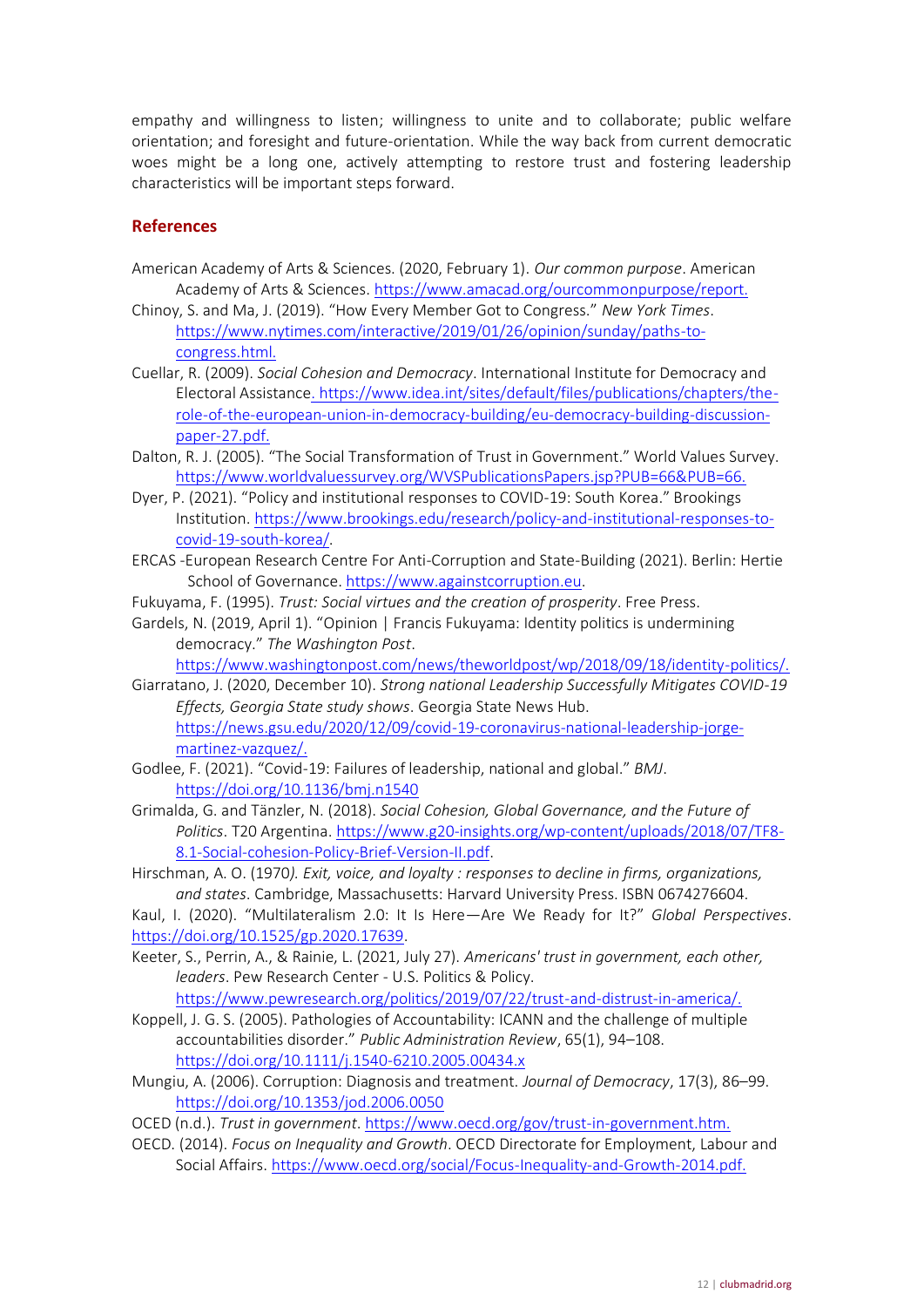- OECD. (2018). *Understanding the drivers of trust in government institutions in Korea*. OECD. [https://www.oecd.org/korea/understanding-the-drivers-of-trust-in-government](https://www.oecd.org/korea/understanding-the-drivers-of-trust-in-government-institutions-in-korea-9789264308992-en.htm)[institutions-in-korea-9789264308992-en.htm.](https://www.oecd.org/korea/understanding-the-drivers-of-trust-in-government-institutions-in-korea-9789264308992-en.htm)
- OECD. (2021). Drivers of Trust in Public Institutions in Finland. OECD. [https://www.oecd.org/publications/drivers-of-trust-in-public-institutions-in-finland-](https://www.oecd.org/publications/drivers-of-trust-in-public-institutions-in-finland-52600c9e-en.htm.)[52600c9e-en.htm.](https://www.oecd.org/publications/drivers-of-trust-in-public-institutions-in-finland-52600c9e-en.htm.)
- Otieno, A. (n.d.). *Eliminating racial discrimination: The challenges of prevention and enforcement of prohibition*. United Nations. [https://www.un.org/en/chronicle/article/eliminating-racial-discrimination-challenges](https://www.un.org/en/chronicle/article/eliminating-racial-discrimination-challenges-prevention-and-enforcement-prohibition.)[prevention-and-enforcement-prohibition.](https://www.un.org/en/chronicle/article/eliminating-racial-discrimination-challenges-prevention-and-enforcement-prohibition.)
- Pew Research Center. (2021, May 28). *Public trust in Government: 1958-2021*. Pew Research Center - U.S. Politics & Policy. [https://www.pewresearch.org/politics/2021/05/17/public](https://www.pewresearch.org/politics/2021/05/17/public-trust-in-government-1958-2021/)[trust-in-government-1958-2021/.](https://www.pewresearch.org/politics/2021/05/17/public-trust-in-government-1958-2021/)
- Robin, C. (2020, November 12). "The professor and the politician." *The New Yorker*. [https://www.newyorker.com/books/under-review/max-weber-the-professor-and-the](https://www.newyorker.com/books/under-review/max-weber-the-professor-and-the-politician.)[politician.](https://www.newyorker.com/books/under-review/max-weber-the-professor-and-the-politician.)
- United Nations. (2021a). "Sustainable Development Goal 16." Department of Economic and Social Affairs. [https://sdgs.un.org/goals/goal16.](https://sdgs.un.org/goals/goal16)
- United Nations (2021b). "CEPA Strategy for Planning and Foresight" [https://publicadministration.un.org/Portals/1/Strategy%20note%20%20strategic%20fore](https://publicadministration.un.org/Portals/1/Strategy%20note%20%20strategic%20foresight%20Mar%202021_1.pdf) [sight%20Mar%202021\\_1.pdf.](https://publicadministration.un.org/Portals/1/Strategy%20note%20%20strategic%20foresight%20Mar%202021_1.pdf)
- United Nations. (n.d.). *Gender equality*. United Nations[. https://www.un.org/en/global](https://www.un.org/en/global-issues/gender-equality.)[issues/gender-equality.](https://www.un.org/en/global-issues/gender-equality.)
- United Nations. (n.d.). *Rising inequality affecting more than two-thirds of the globe, but it's NOT inevitable: New UN Report*. United Nations.

<https://news.un.org/en/story/2020/01/1055681.>

- Walker, T. (2021, July 7). "Why the world should be worried about the rise of strongman politics." *The Conversation*[. https://theconversation.com/why-the-world-should-be](https://theconversation.com/why-the-world-should-be-worried-about-the-rise-of-strongman-politics-100165.)[worried-about-the-rise-of-strongman-politics-100165.](https://theconversation.com/why-the-world-should-be-worried-about-the-rise-of-strongman-politics-100165.)
- WEF. (2019). *These are the top 10 countries for pandemic preparedness*. World Economic Forum. [https://www.weforum.org/agenda/2019/11/countries-preparedness-pandemics/.](https://www.weforum.org/agenda/2019/11/countries-preparedness-pandemics/)